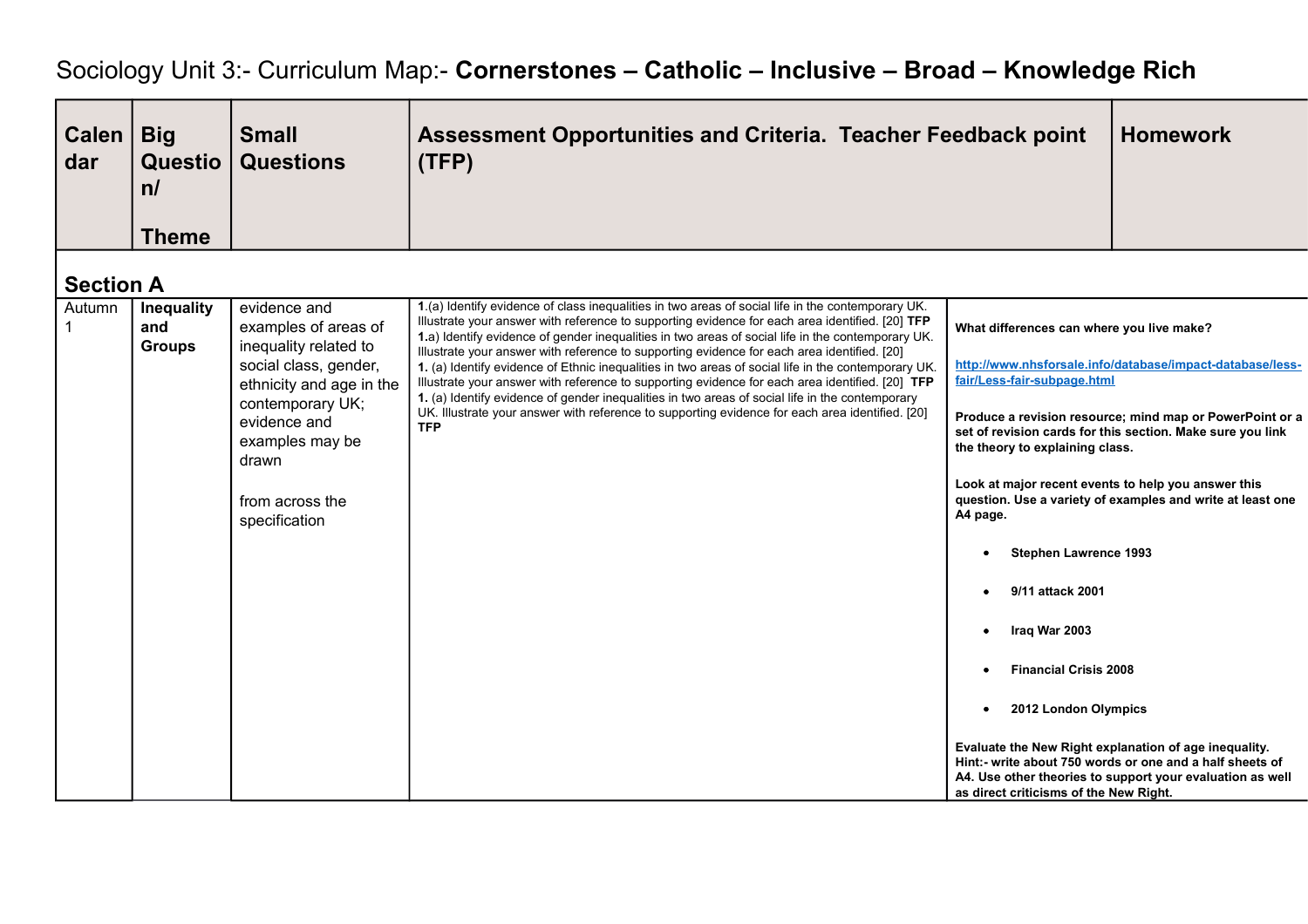| Autumn<br>1 & 2 | <b>Patterns in</b><br>inequality | changing patterns of<br>inequality including the<br>distribution of income,<br>wealth and<br>social mobility in the<br>contemporary UK | Summarise the graph below. [5]<br>e of students reaching GCSE threshold by ethr<br>group, FSM vs. non-FSM                                                                                                                                                                                                                                                                                                                                                                                                                                                                                                                                                                                                                                                                                                                                                                                                                                                                                                                                   | Look at Fields full study and<br>summarise his main findings.<br>What can you conclude from<br>this?<br>https://webarchive.nationalarc<br>hives.gov.uk/20110120090141/<br>http://povertyreview.independ<br>ent.gov.uk/media/20254/povert<br>y-report.pdf                                |
|-----------------|----------------------------------|----------------------------------------------------------------------------------------------------------------------------------------|---------------------------------------------------------------------------------------------------------------------------------------------------------------------------------------------------------------------------------------------------------------------------------------------------------------------------------------------------------------------------------------------------------------------------------------------------------------------------------------------------------------------------------------------------------------------------------------------------------------------------------------------------------------------------------------------------------------------------------------------------------------------------------------------------------------------------------------------------------------------------------------------------------------------------------------------------------------------------------------------------------------------------------------------|-----------------------------------------------------------------------------------------------------------------------------------------------------------------------------------------------------------------------------------------------------------------------------------------|
|                 |                                  |                                                                                                                                        | Summarise the graph [5]<br>In 2011 Owen Jones identified what he called increasing class hatred. His book 'Chavs' argues that the<br>government and the media view the working class as a work-shy and dangerous mob. He studied newspaper<br>articles and political statements from which he suggested that the treatment of the working class is nothing<br>more than dangerous hatred. For example a gym chain offers chav fighting classes. Jones also travelled<br>around the country conducting interviews and looking at the way people have lost pride in the working class<br>identity as a result of the loss of manufacturing industry and the policies of governments.                                                                                                                                                                                                                                                                                                                                                          | Investigate current<br>government thinking on the<br>gender issue. Use<br>https://webarchive.nationalarc<br>hives.gov.uk/20090108131527/<br>http://www.dcsf.gov.uk/researc<br>h/data/uploadfiles/RTP01-<br>07.pdf and other sources.<br>Make at least 10 observations.                  |
|                 |                                  |                                                                                                                                        | Identify and explain one reason the researcher chose to travel around the country and talk to people.<br>a)<br>With reference to the item and other studies discuss why different forms of interview are used in<br>b)<br>social research - remember your terms from unit 2; reliability, validity, representativeness,<br>generalisability and ethics.<br>Write a paragraph using Owen Jones research to criticise the new right explanations of class.<br>C)                                                                                                                                                                                                                                                                                                                                                                                                                                                                                                                                                                              | Using<br>http://runnymedetrust.org/bgir<br>ishcommunity.html list five<br>things that influence the life<br>chances of ethnic minorities.                                                                                                                                               |
|                 |                                  |                                                                                                                                        | igure 1: Percentage of pupils achieving key stage 4 indicato<br>land. 2013/14 (2014 methodolog<br>Summarise the graph [5]                                                                                                                                                                                                                                                                                                                                                                                                                                                                                                                                                                                                                                                                                                                                                                                                                                                                                                                   | Investigate key facts about<br>young people on the Joseph<br><b>Rowntree Foundation Website</b><br>at<br>https://www.jrf.org.uk/austerity<br>-uk-spotlight-young-people.<br>What do you conclude about<br>this? Write at least one A4<br>with examples when<br>answering this question. |
|                 |                                  |                                                                                                                                        | Walter 1999 Conducted research into the Irish community. She pointed out that the Irish are essentially<br>a migrant group into the UK. In the 1950's there was a very clear prejudice against the Irish and some<br>very negative stereotypes persist today. Irish migrants were in low paid, low status occupations.<br>Morbidity was high in Irish men and higher than those who remained on Ireland.<br>Why do you think Irish migration remains under researched?<br>a)<br>Use this research and you other knowledge to link ethnicity and life chances.<br>b)<br>McQuaf et al 2014 looked at the effects of unemployment on a groups of young people aged 18-24. The<br>study lasted 10 years and looked at the effects on pay, wellbeing and continued employment issues.<br>Issues included the effect on work skills, mental health, qualifications and confidence.<br>Why do you think it is important to study the effects of youth unemployment?<br>a)<br>How do you think employers would view the long term unemployed?<br>b) | Write 10 questions to ask<br>older people about their<br>experiences of inequality. Ask<br>at least 5 people your<br>questions. What conclusions<br>can you draw from your data?                                                                                                        |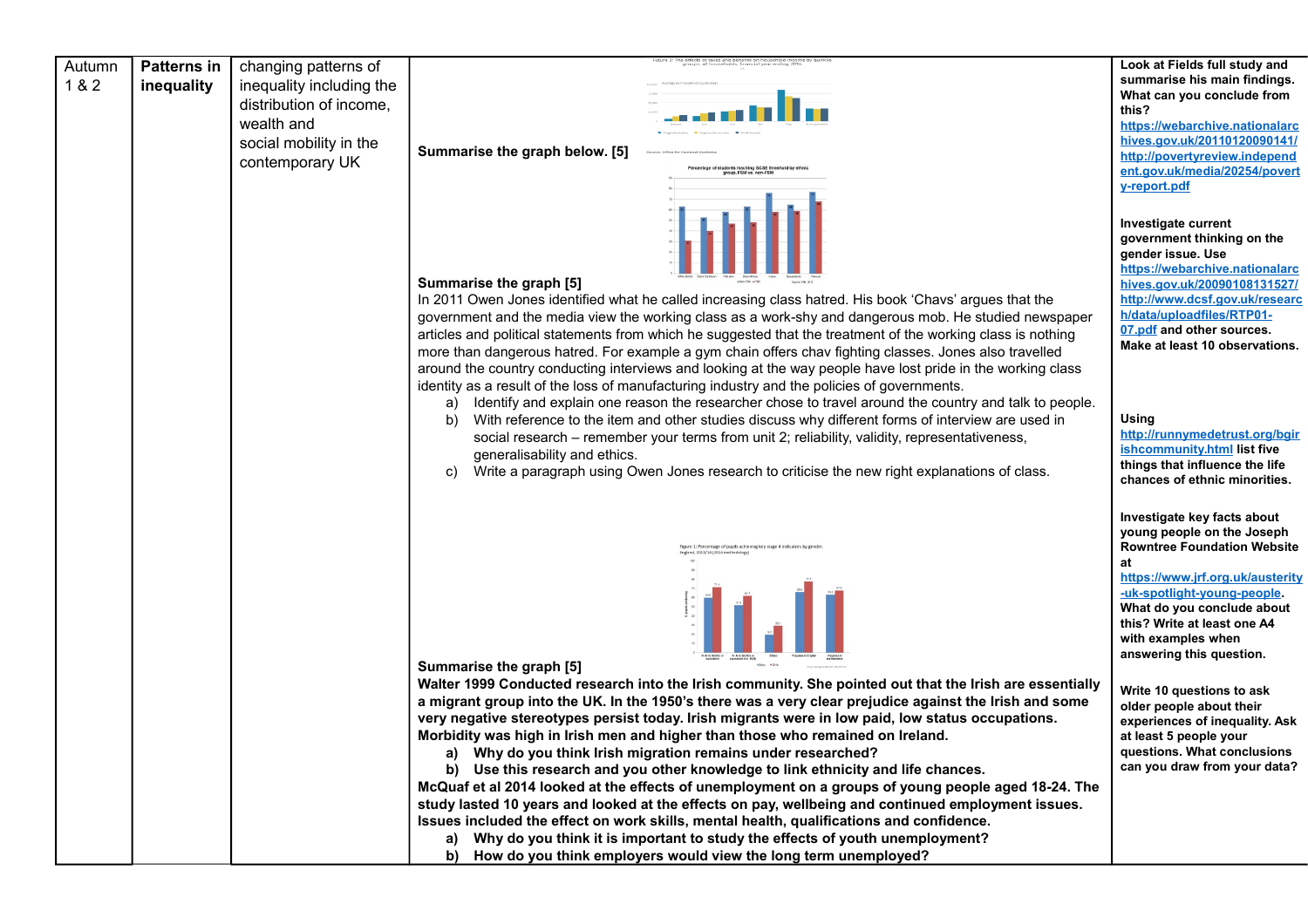|                          |                                                  |                                                                                                                                                                                                                                                                                           | c) How does the media affect those views?<br>Davidson and Rossall 2014 conducted a literature summary on loneliness and social exclusion in later life for<br>Age UK. 13% of those involved reported feeling lonely which impacted mental health as depression and<br>loneliness have been closely linked. Those in residential care feel lonelier than those in the community.<br>Women also seem to report more loneliness, but this could be because they live longer and so lose spouses<br>more often.<br>a) How might loneliness be operationalised?<br>b) Using the this research and others suggest why it is difficult to prove age discrimination and how<br>loneliness might impact discrimination in the workplace. TFP |                                                                                                                                                                                                                                                                                                                                                                                                                                                                                                                                                                                                                                                                                                                                                                                                                                                                                                                                                                                                        |
|--------------------------|--------------------------------------------------|-------------------------------------------------------------------------------------------------------------------------------------------------------------------------------------------------------------------------------------------------------------------------------------------|-------------------------------------------------------------------------------------------------------------------------------------------------------------------------------------------------------------------------------------------------------------------------------------------------------------------------------------------------------------------------------------------------------------------------------------------------------------------------------------------------------------------------------------------------------------------------------------------------------------------------------------------------------------------------------------------------------------------------------------|--------------------------------------------------------------------------------------------------------------------------------------------------------------------------------------------------------------------------------------------------------------------------------------------------------------------------------------------------------------------------------------------------------------------------------------------------------------------------------------------------------------------------------------------------------------------------------------------------------------------------------------------------------------------------------------------------------------------------------------------------------------------------------------------------------------------------------------------------------------------------------------------------------------------------------------------------------------------------------------------------------|
| Autumn<br>$\overline{2}$ | <b>Explanatio</b><br>ns for<br><b>Inequality</b> | theories and<br>explanations for<br>inequality and<br>stratification related to<br>social class,<br>gender, ethnicity, age,<br>for example<br>functionalist, New<br>Right, Marxist, neo-<br>Marxist,<br>Weberian, neo-<br>Weberian, feminist,<br>postmodernist<br>and theories of racism. | Discuss theories of inequality.<br>Evaluate the usefulness of Functionalism in explaining inequality.<br>Asses Marxist theories of Inequality.<br>Asses Neo-Marxist theories of Inequality.<br>Asses Weberian theories of Inequality.<br>Asses Feminist theories of Inequality.<br>Asses Postmodernist theories of Inequality.<br>Asses New Right theories of Inequality.<br>Evaluate the contribution of Marxist explanations to an<br>understanding of social inequalities. [40] TFP<br>Evaluate feminist explanations of social inequality. [40]<br>Discuss sociological explanations of the relationship between<br>ethnicity and social inequalities. [40] TFP                                                                 | <b>Complete the following Chignell Sheets on</b><br>perspectives.<br><b>Watch HyperNormalisation at</b><br>https://www.bbc.co.uk/iplayer/episode/p04b183c/ad<br>am-curtis-hypernormalisation<br>Complete the Chignell sheets on social structure<br>theory.<br>https://www.ssc.wisc.edu/~wright/. What does Erik<br>Olin Wright say about Neo-Marxism and modern<br>society? You should have at least one A4 sheet<br>answering this question but you could do it<br>diagram or PowerPoint also.<br>Look at the whole report at:-<br>http://eprints.lse.ac.uk/49654/1/Savage New model<br>social class 2014.pdf<br>Summarise its main findings in your own words.<br>This should be at least one A4 page.<br><b>Chignell sheets on Feminism.</b><br><b>Complete Chignell sheets on Postmodernism.</b><br>Create a revision resource for the Theories section.<br>Create a plan to answer:- Discuss sociological<br>explanations of the relationship between ethnicity<br>and social inequalities. [40] |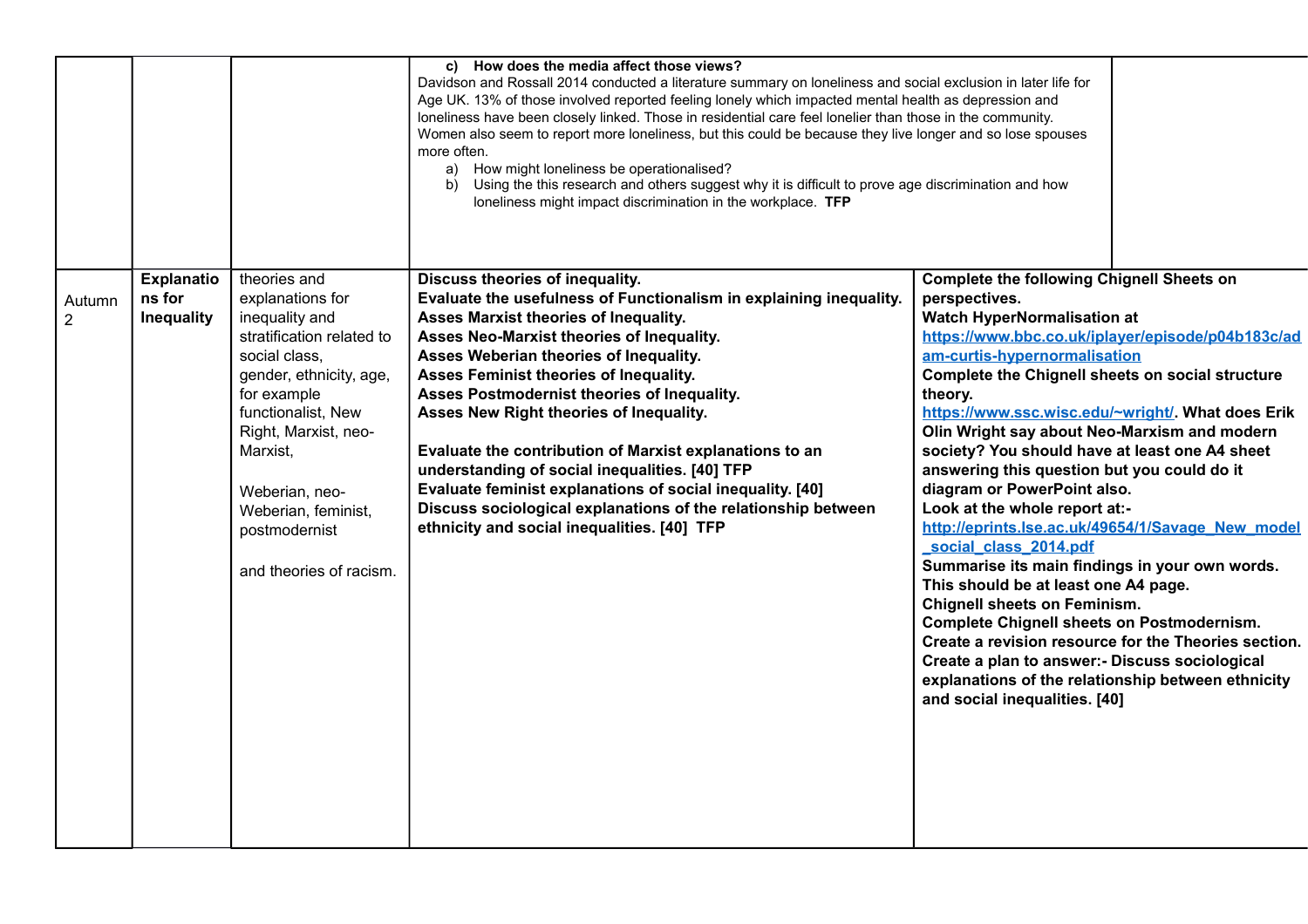| <b>Section B</b> |                                                                                                |                                                                                                                                                                                                                                                                                                                                                                                                                                                                                                                                                                                                                                                                                                                                                                                                  |                                                                                                                                                                                                                                                                                                                                                                                                                                                                                                                                                                                                                                                                                                                                                                                                                                                                                                                                                                                                                                                                                                                                                                                                                                                                                                                                                                                                                                                                                                                                                                                                                                                                                                                                                                                                                                                                                                                                                            |                                                                                                                                                                                                                                                                                                                                                            |                                      |                                   |                                |                     |                |
|------------------|------------------------------------------------------------------------------------------------|--------------------------------------------------------------------------------------------------------------------------------------------------------------------------------------------------------------------------------------------------------------------------------------------------------------------------------------------------------------------------------------------------------------------------------------------------------------------------------------------------------------------------------------------------------------------------------------------------------------------------------------------------------------------------------------------------------------------------------------------------------------------------------------------------|------------------------------------------------------------------------------------------------------------------------------------------------------------------------------------------------------------------------------------------------------------------------------------------------------------------------------------------------------------------------------------------------------------------------------------------------------------------------------------------------------------------------------------------------------------------------------------------------------------------------------------------------------------------------------------------------------------------------------------------------------------------------------------------------------------------------------------------------------------------------------------------------------------------------------------------------------------------------------------------------------------------------------------------------------------------------------------------------------------------------------------------------------------------------------------------------------------------------------------------------------------------------------------------------------------------------------------------------------------------------------------------------------------------------------------------------------------------------------------------------------------------------------------------------------------------------------------------------------------------------------------------------------------------------------------------------------------------------------------------------------------------------------------------------------------------------------------------------------------------------------------------------------------------------------------------------------------|------------------------------------------------------------------------------------------------------------------------------------------------------------------------------------------------------------------------------------------------------------------------------------------------------------------------------------------------------------|--------------------------------------|-----------------------------------|--------------------------------|---------------------|----------------|
| Spring 1<br>& 2  | Power,<br>issues of<br>social order<br>and social<br>control<br>studied<br>through<br>studying | patterns of the social<br>distribution of crime<br>and deviance<br>related to social class,<br>gender, ethnicity and<br>age<br>• measuring crime;<br>official government<br>statistics including                                                                                                                                                                                                                                                                                                                                                                                                                                                                                                                                                                                                 | Which sociological<br>theory would tend<br>to support social<br>control? Which<br>theory would argue<br>that social control<br>is merely the<br>enforcement of<br>ruling class ideas?                                                                                                                                                                                                                                                                                                                                                                                                                                                                                                                                                                                                                                                                                                                                                                                                                                                                                                                                                                                                                                                                                                                                                                                                                                                                                                                                                                                                                                                                                                                                                                                                                                                                                                                                                                      | Assess the view that social class is the main cause of inequality in the contemporary UK. [40]<br>This will be done in 50 mins in the classroom in test conditions.<br>Collect evidence of crime reporting from three newspapers. This could be the Daily Mail, The Sun and The<br>Times. In what ways are the crime reports similar or different in each? |                                      |                                   |                                |                     |                |
|                  |                                                                                                |                                                                                                                                                                                                                                                                                                                                                                                                                                                                                                                                                                                                                                                                                                                                                                                                  |                                                                                                                                                                                                                                                                                                                                                                                                                                                                                                                                                                                                                                                                                                                                                                                                                                                                                                                                                                                                                                                                                                                                                                                                                                                                                                                                                                                                                                                                                                                                                                                                                                                                                                                                                                                                                                                                                                                                                            | A table like the one below may help:-                                                                                                                                                                                                                                                                                                                      |                                      |                                   |                                |                     |                |
|                  | Crime &<br>Deviance                                                                            | police statistics and the<br><b>British Crime Survey,</b>                                                                                                                                                                                                                                                                                                                                                                                                                                                                                                                                                                                                                                                                                                                                        | Explain the links                                                                                                                                                                                                                                                                                                                                                                                                                                                                                                                                                                                                                                                                                                                                                                                                                                                                                                                                                                                                                                                                                                                                                                                                                                                                                                                                                                                                                                                                                                                                                                                                                                                                                                                                                                                                                                                                                                                                          |                                                                                                                                                                                                                                                                                                                                                            | Number of<br>reports over 5<br>pages | <b>Number of crime</b><br>reports | <b>Example Crime</b><br>report | <b>Similarities</b> | <b>Differd</b> |
|                  |                                                                                                | victim                                                                                                                                                                                                                                                                                                                                                                                                                                                                                                                                                                                                                                                                                                                                                                                           | between media                                                                                                                                                                                                                                                                                                                                                                                                                                                                                                                                                                                                                                                                                                                                                                                                                                                                                                                                                                                                                                                                                                                                                                                                                                                                                                                                                                                                                                                                                                                                                                                                                                                                                                                                                                                                                                                                                                                                              | Sun                                                                                                                                                                                                                                                                                                                                                        |                                      |                                   |                                |                     |                |
|                  |                                                                                                | studies and self-report                                                                                                                                                                                                                                                                                                                                                                                                                                                                                                                                                                                                                                                                                                                                                                          | and crime.                                                                                                                                                                                                                                                                                                                                                                                                                                                                                                                                                                                                                                                                                                                                                                                                                                                                                                                                                                                                                                                                                                                                                                                                                                                                                                                                                                                                                                                                                                                                                                                                                                                                                                                                                                                                                                                                                                                                                 | <b>Daily Mail</b>                                                                                                                                                                                                                                                                                                                                          |                                      |                                   |                                |                     |                |
|                  |                                                                                                | studies and the impact                                                                                                                                                                                                                                                                                                                                                                                                                                                                                                                                                                                                                                                                                                                                                                           |                                                                                                                                                                                                                                                                                                                                                                                                                                                                                                                                                                                                                                                                                                                                                                                                                                                                                                                                                                                                                                                                                                                                                                                                                                                                                                                                                                                                                                                                                                                                                                                                                                                                                                                                                                                                                                                                                                                                                            | <b>Times</b>                                                                                                                                                                                                                                                                                                                                               |                                      |                                   |                                |                     |                |
|                  |                                                                                                | оf<br>contemporary social<br>policies on crime rates<br>Write 750 words<br>· definitions of crime<br>assessing the<br>and deviance as social<br>usefulness of<br>constructs<br>official statistics to<br>including the role of the<br>the sociology of<br>media<br>crime and<br>• the influence of<br>deviance. TFP<br>theories and<br>explanations on social<br>Describe the link<br>policy<br>between class and<br>• theories and<br>crime in about 200<br>explanations of crime<br>words.<br>and deviance:<br>functionalist, Marxist,<br>neo-Marxist,<br>interactionist, right and<br>In 500 words<br>left realism.<br>explain the link<br>postmodernist,<br>between gender<br>feminist, sub-cultural<br>and crime.<br>Explain why some<br>sociologists argue<br>that deviance is<br>socially | Create a revision resource for this section of Crime and deviance.<br>Research 'Benefits Street' What does the series and following controversy tell you about poverty, crime and<br>deviance in the contemporary UK? Write at least 500 words in your answer.<br>Check out the statistics further at https://www.bjs.gov/index.cfm?ty=tp&tid=955<br>Use these to note at least 5 facts about gender and crime.<br>Homework Phase:- Define Institutional racism using your own research and the following to help you.<br>1. Cop Culture<br>3.<br><b>Racial framing</b><br>4.<br>Discretion - Chan 1997<br>5.<br>There are three main approaches that have looked at the relationship between policing and society.<br>Consensual Approach The police have a close relationship with the local area. Offenders are caught as a<br>result of complaints from the community. Policing is reactive<br>Conflict Approach Scraton 1985 viewed the police as an occupying force imposed on the working classes and<br>ethnic minorities.<br>Late Modern approach A shift to community policing represents increased control over the majority<br>Offenders tend to be concentrated in particular areas. They are likely to live in particular places in towns and<br>cities. In other words, the spatial distribution of offenders is not random. The same applies to offences.<br>Crimes tend to occur in particular areas. Again, the spatial distribution of offences is not random. Research<br>zones of offending and write a one page report detailing this. Make sure you add theoretical analysis.<br>Produce a revision resource for Groups and Crime.<br>Watch Ross Kemp on gangs. How would each of these theories explain the subculture of gang membership?<br>Collect at least three pieces of evidence (Research, News article or expert opinion.) on the following:-<br><b>Capitalism is Crimogenic</b><br>Law supports capitalism.<br>$\bullet$ | 2. Canteen Culture - Include Smith and Grey<br>Racialisation of policing - Holdaway<br>Crime represents capitalist ideas.<br>Laws are applied unequally.                                                                                                                                                                                                   |                                      |                                   |                                |                     |                |

Г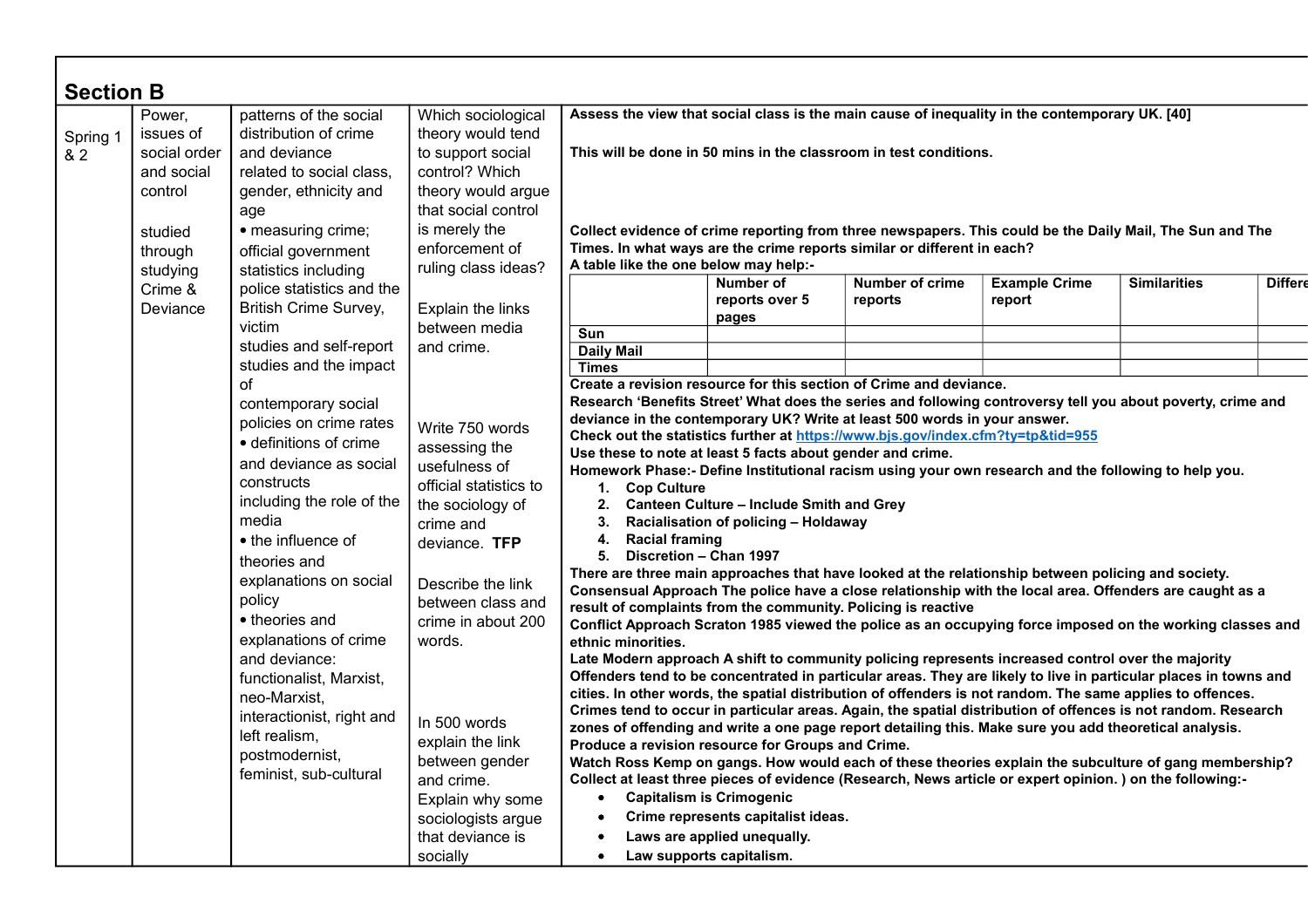|  | constructed. [20]    | Prepare a plane to answer the question Evaluate Marxist explanations of crime and deviance. [40]                                                                                                                           |
|--|----------------------|----------------------------------------------------------------------------------------------------------------------------------------------------------------------------------------------------------------------------|
|  | Groups such as       | Produce an essay plan to answer:- Evaluate Interactionist explanations of crime and deviance. [40]                                                                                                                         |
|  | different age        | Create a revision resource for the Theories section so far.                                                                                                                                                                |
|  | groups have          | Find out about life and experiences of those in prison. Look at the BBC prison study. Zimbardo's work and                                                                                                                  |
|  | different            | The Penal Reform Society.                                                                                                                                                                                                  |
|  | relationships to     | Ask at least ten people your questions produced in the application phase. What can you conclude about your                                                                                                                 |
|  | crime. Explain       | survey. Hint:- Link to theory.<br>Police 'need to offer female offenders support not prison'                                                                                                                               |
|  | sociological         | Majority of women's crimes are linked to poverty and poor mental health, finds London report.                                                                                                                              |
|  | evidence that        | Police should treat female offenders differently because they are usually much less dangerous than male                                                                                                                    |
|  | supports this view.  | suspects and their crimes are linked to poverty or mental health problems, a report recommends.                                                                                                                            |
|  | $[20]$ TFP           | The report from the London assembly covers the capital but has national importance. It comes as leaders of                                                                                                                 |
|  | Explain why some     | the justice system increasingly embrace the idea that it is better and cheaper to tackle the underlining causes                                                                                                            |
|  | sociologists argue   | of offending, rather than just jailing people.                                                                                                                                                                             |
|  | that justice should  | The report reveals that Britain's biggest police force, the Metropolitan police, will start a new scheme so that                                                                                                           |
|  | be restorative. [20] | female offenders get help for their problems rather than facing the courts or jail.                                                                                                                                        |
|  | Use each of the      | The Met police pilot scheme starts this summer and supporters hope it will cut the number of women entering                                                                                                                |
|  | functionalist        | the criminal justice system, make them less likely to reoffend, and save the taxpayer money.                                                                                                                               |
|  |                      | The all-party report is from the police and crime committee of the London assembly, which holds the mayor of                                                                                                               |
|  | approaches to        | London and police to account. Reforming female prisons will break the cycle of crime: my work shows this It<br>shows that the police, courts and prisons deal overwhelmingly with men. In 2017 just 15% of arrests were of |
|  | explain the          | women and of these, barely one in 10 were for offences of violence.                                                                                                                                                        |
|  | scenario above.      | Root causes of female offending are usually drug or alcohol addiction, mental health issues or lack of money.                                                                                                              |
|  | Complete the multi   | The report says too often women are not being offered help for these vulnerabilities, but jailed with disastrous                                                                                                           |
|  | choice quiz at       | effects on their children and their ability to access the housing and employment they need for a crime-free                                                                                                                |
|  | https://www.tutor2u  | life.                                                                                                                                                                                                                      |
|  | .net/sociology/refer | Assess this article by applying the feminist theories.                                                                                                                                                                     |
|  | ence/crime-multi-    | Prepare a plan to answer the following essay question in timed conditions. Evaluate the contribution of                                                                                                                    |
|  | choice-quiz          | feminist explanations to an understanding of crime and deviance. [40]                                                                                                                                                      |
|  | Asses the Neo        | Use the plan outline and mark scheme grid to help you do this.                                                                                                                                                             |
|  | Marxist views of     | Prepare a plan to answer the following essay question in timed conditions. Evaluate the contribution of Sub                                                                                                                |
|  | crime.               | Cultural explanations to an understanding of crime and deviance. [40]                                                                                                                                                      |
|  | Asses the            |                                                                                                                                                                                                                            |
|  | interactionist       |                                                                                                                                                                                                                            |
|  | Theories of crime    |                                                                                                                                                                                                                            |
|  | and deviance.        |                                                                                                                                                                                                                            |
|  | Write a 40 mark      |                                                                                                                                                                                                                            |
|  | question and detail  |                                                                                                                                                                                                                            |
|  | what you would       |                                                                                                                                                                                                                            |
|  | want to include in   |                                                                                                                                                                                                                            |
|  | it. TFP              |                                                                                                                                                                                                                            |
|  | Evaluate the right   |                                                                                                                                                                                                                            |
|  | realist theories of  |                                                                                                                                                                                                                            |
|  | crime.               |                                                                                                                                                                                                                            |
|  | Evaluate             |                                                                                                                                                                                                                            |
|  |                      |                                                                                                                                                                                                                            |